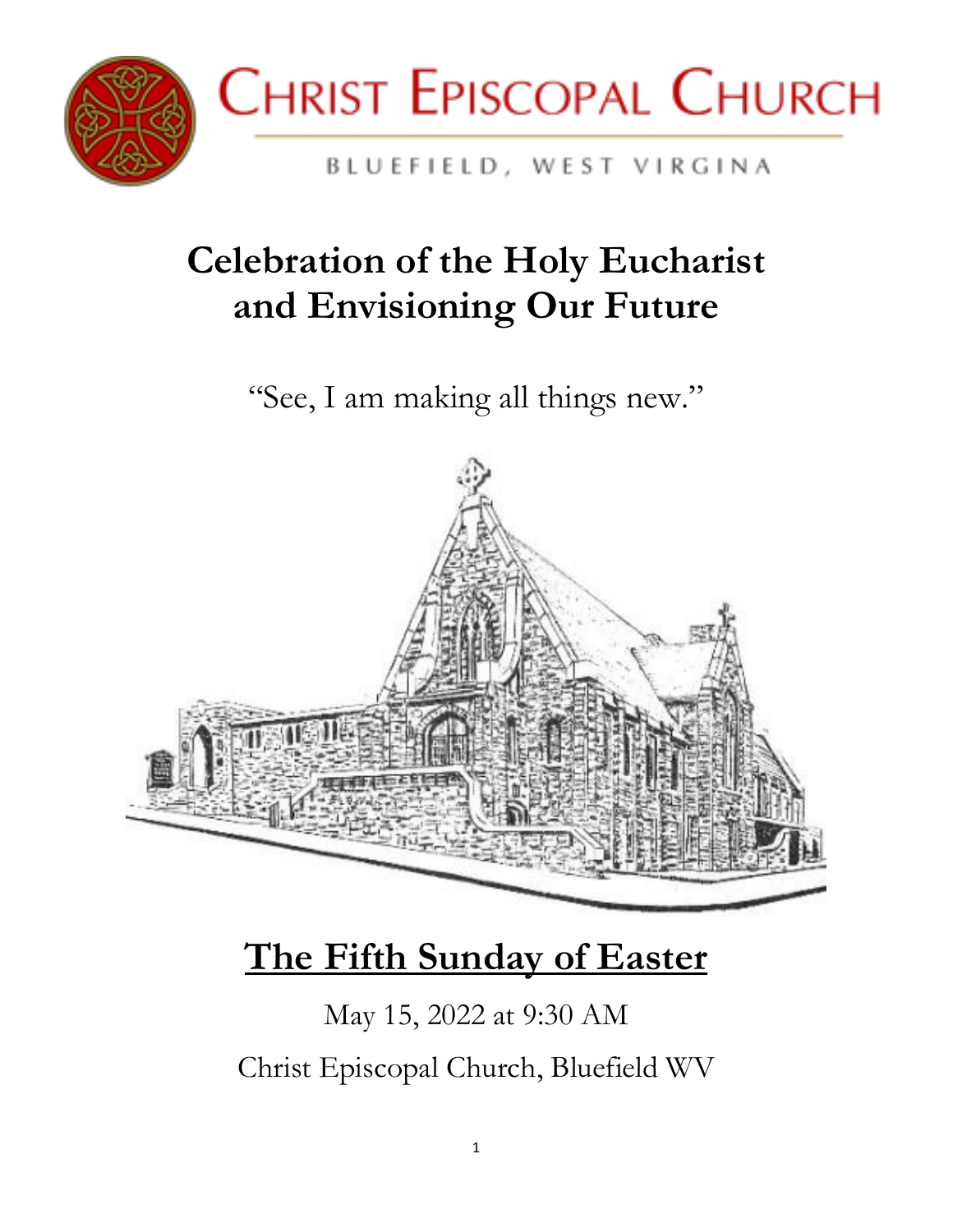#### **Schedule for Envisioning Our Future - May 15, 2022**

"See, I am making all things new." *Revelation 21:5*

- 9:30 am Gather; coffee and refreshments
- 9:40 am Holy Eucharist Liturgy of the Word
- 9:50 am Explanation of process
- 10:00 am Two-person interviews
- 10:40 am Table conversation in groups of 4-6 sharing results of interviews
- 11:00 am Each table creates summary of highlights of experiences, core values, hopes and dreams
- 11:15 am Each table shares highlights with entire room
- 11:30 am Table conversation about the characteristics of the person God is calling to be our new Rector in light of our core values, hopes and dreams
- 11:45 pm Each table shares characteristics with entire room
- 12 noon Holy Eucharist concludes with Communion
- 12:30 pm Lunch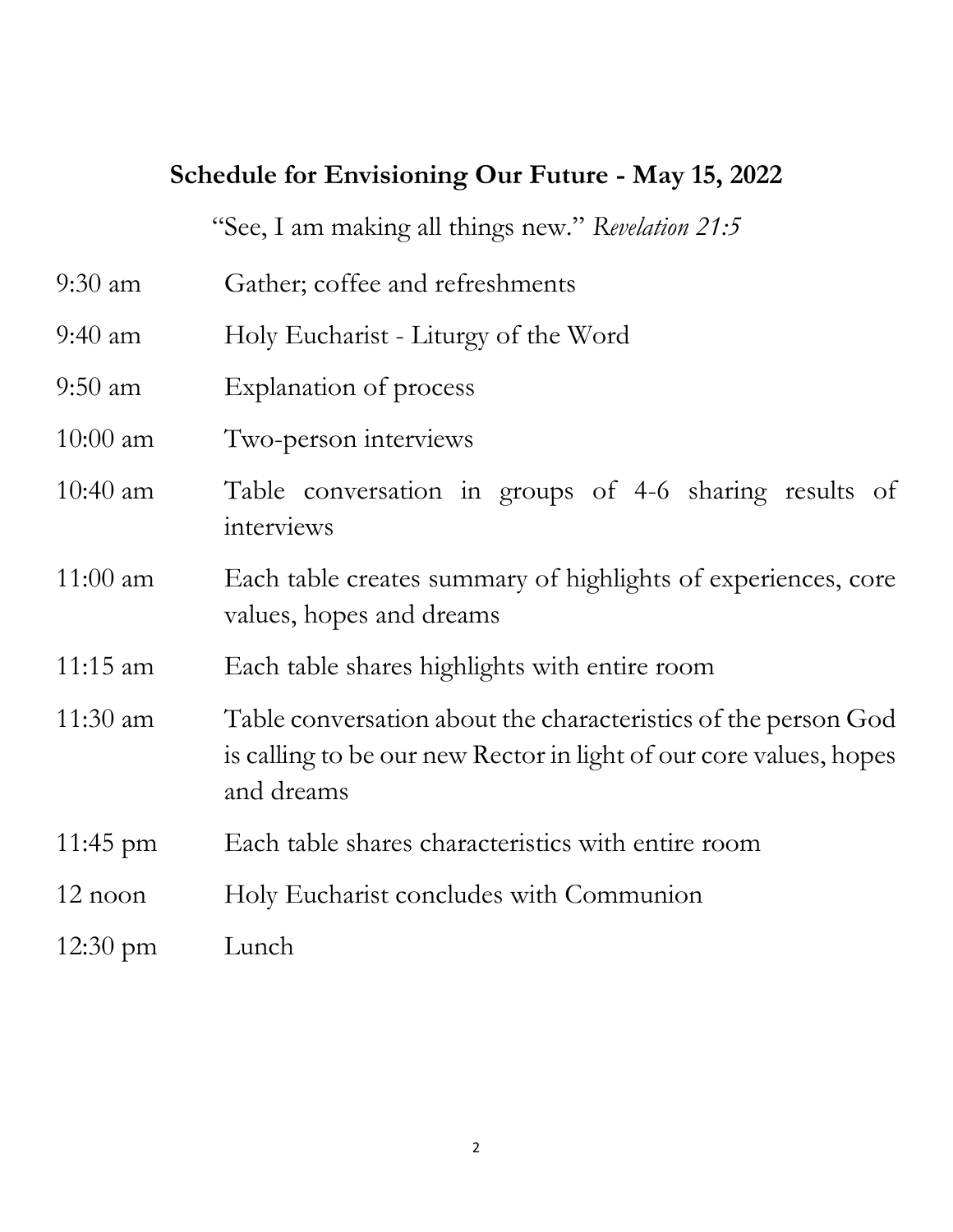# **The Word of God**

*The people standing, the Celebrant says* Alleluia. Christ is risen. *People* The Lord is risen indeed. Alleluia

Glory to God in the highest, and peace to his people on earth.

Lord God, heavenly King, almighty God and Father, we worship you, we give you thanks, we praise you for your glory.

Lord Jesus Christ, only Son of the Father, Lord God, Lamb of God, you take away the sin of the world: have mercy on us; you are seated at the right hand of the Father: receive our prayer.

For you alone are the Holy One, you alone are the Lord, you alone are the Most High, Jesus Christ, with the Holy Spirit, in the glory of God the Father. Amen.

#### **The Collect of the Day**

The Lord be with you.

*People* And also with you.

*Celebrant* Let us pray.

Almighty God, whom truly to know is everlasting life: Grant us so perfectly to know your Son Jesus Christ to be the way, the truth, and the life, that we may steadfastly follow his steps in the way that leads to eternal life; through Jesus Christ your Son our Lord, who lives and reigns with you, in the unity of the Holy Spirit, one God, for ever and ever. *Amen.*

### **The Lessons**

A Reading from Revelation. *Revelation 21:1-6*

I saw a new heaven and a new earth; for the first heaven and the first earth had passed away, and the sea was no more. And I saw the holy city, the new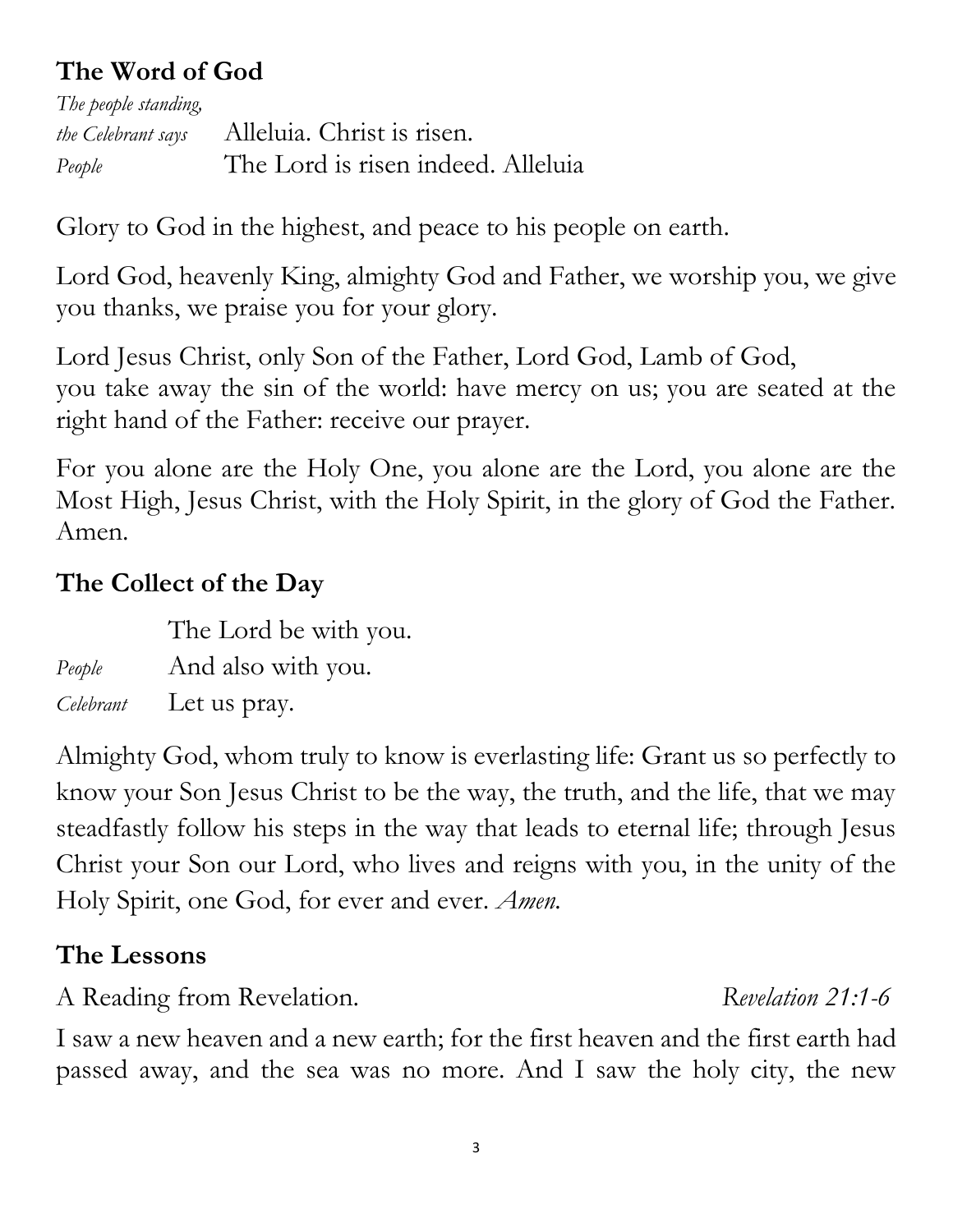Jerusalem, coming down out of heaven from God, prepared as a bride adorned for her husband. And I heard a loud voice from the throne saying,

"See, the home of God is among mortals. He will dwell with them as their God; they will be his peoples, and God himself will be with them; he will wipe every tear from their eyes. Death will be no more; mourning and crying and pain will be no more, for the first things have passed away."

And the one who was seated on the throne said, "See, I am making all things new." Also he said, "Write this, for these words are trustworthy and true." Then he said to me, "It is done! I am the Alpha and the Omega, the beginning and the end. To the thirsty I will give water as a gift from the spring of the water of life."

The Word of the Lord.

*People* Thanks be to God.

The Holy Gospel of our Lord Jesus Christ according to John.

*People* Glory to you, Lord Christ.

At the last supper, when Judas had gone out, Jesus said, "Now the Son of Man has been glorified, and God has been glorified in him. If God has been glorified in him, God will also glorify him in himself and will glorify him at once. Little children, I am with you only a little longer. You will look for me; and as I said to the Jews so now I say to you, 'Where I am going, you cannot come.' I give you a new commandment, that you love one another. Just as I have loved you, you also should love one another. By this everyone will know that you are my disciples, if you have love for one another."

The Gospel of the Lord. *People* Praise to you, Lord Christ.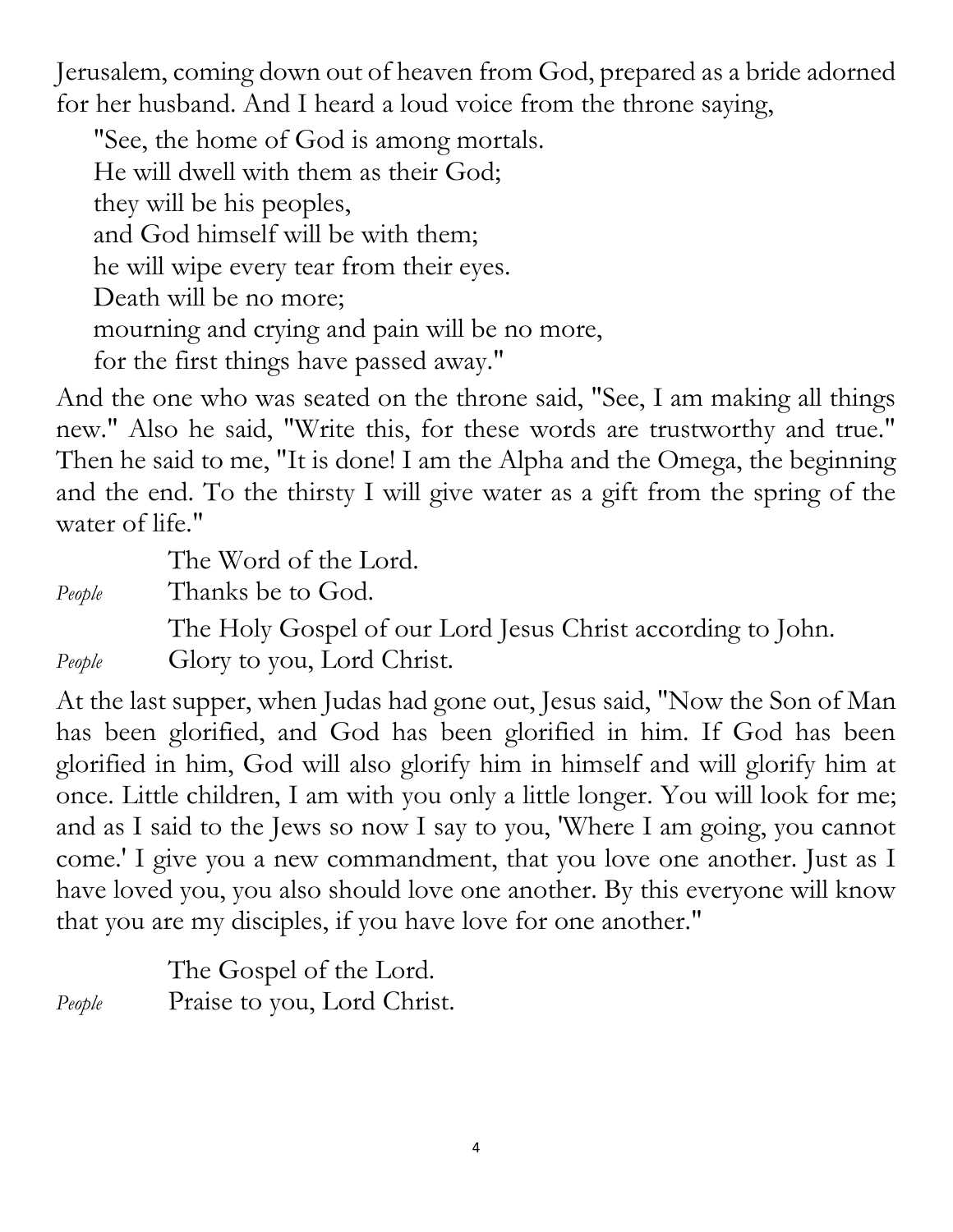# **The Sermon** The Rev. Lou Hays and the People of Christ Episcopal Church

## **Discerning God's will for our parish - see separate handouts**

# **The Great Thanksgiving, Eucharistic Prayer B**

| The Lord be with you.                                    |
|----------------------------------------------------------|
| <i>People</i> And also with you.                         |
| Celebrant Lift up your hearts.                           |
| <i>People</i> We lift them to the Lord.                  |
| <i>Celebrant</i> Let us give thanks to the Lord our God. |
| <i>People</i> It is right to give him thanks and praise. |

It is right, and a good and joyful thing, always and every where to give thanks to you, Father Almighty, Creator of heaven and earth. But chiefly are we bound to praise you for the glorious resurrection of your Son Jesus Christ our Lord; for he is the true Paschal Lamb, who was sacrificed for us, and has taken away the sin of the world. By his death he has destroyed death, and by his rising to life again he has won for us everlasting life.

Therefore, we praise you, joining our voices with Angels and Archangels and with all the company of heaven, who for ever sing this hymn to proclaim the glory of your Name:

# *Celebrant and People*

Holy, holy, holy Lord, God of power and might, heaven and earth are full of your glory. Hosanna in the highest. Blessed is he who comes in the name of the Lord. Hosanna in the highest.

We give thanks to you, O God, for the goodness and love which you have made known to us in creation; in the calling of Israel to be your people; in your Word spoken through the prophets; and above all in the Word made flesh, Jesus, your Son. For in these last days you sent him to be incarnate from the Virgin Mary, to be the Savior and Redeemer of the world. In him, you have delivered us from evil, and made us worthy to stand before you. In him, you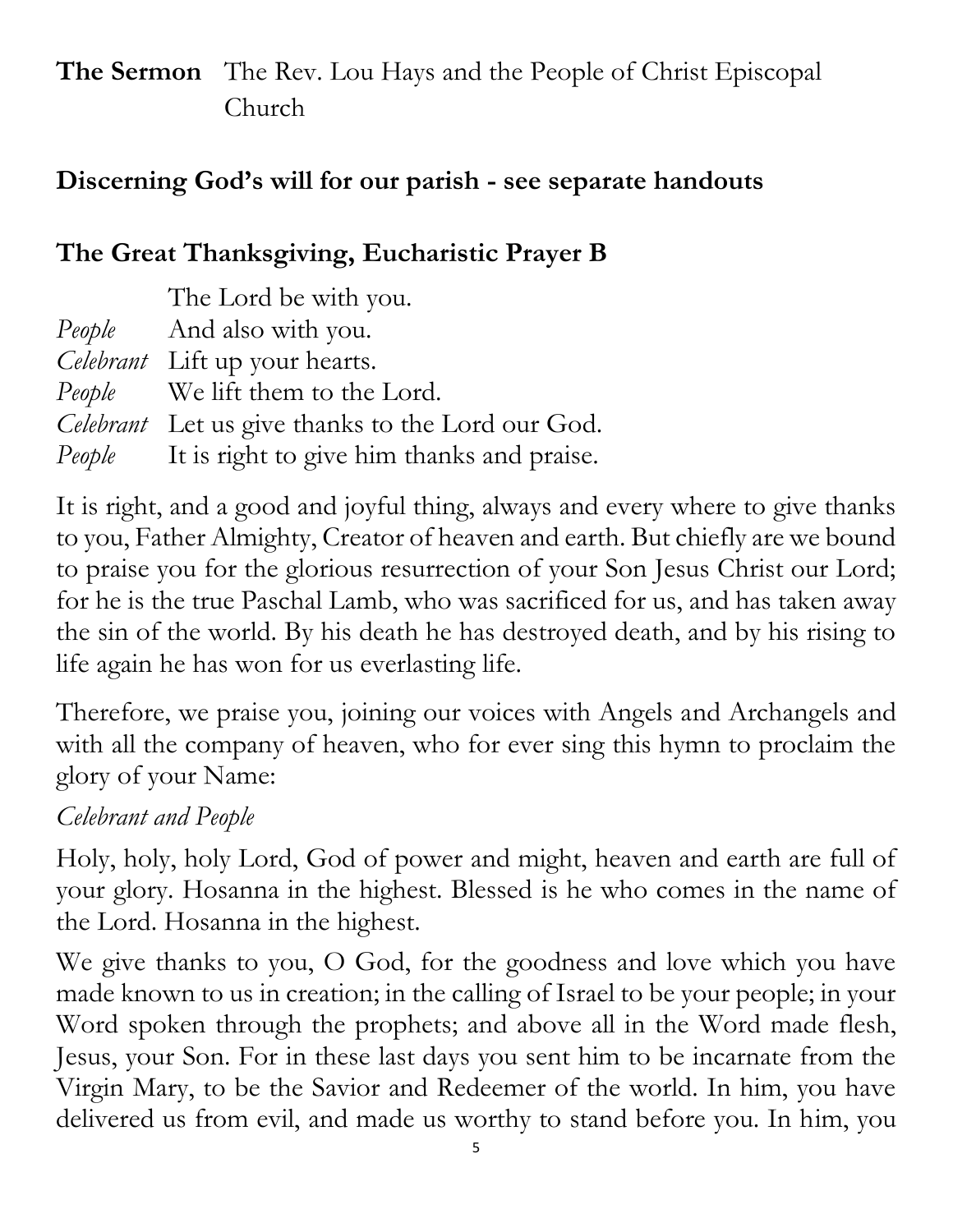have brought us out of error into truth, out of sin into righteousness, out of death into life.

On the night before he died for us, our Lord Jesus Christ took bread; and when he had given thanks to you, he broke it, and gave it to his disciples, and said, "Take, eat: This is my Body, which is given for you. Do this for the remembrance of me."

After supper he took the cup of wine; and when he had given thanks, he gave it to them, and said, "Drink this, all of you: This is my Blood of the new Covenant, which is shed for you and for many for the forgiveness of sins. Whenever you drink it, do this for the remembrance of me."

Therefore, according to his command, O Father,

*Celebrant and People*

We remember his death, We proclaim his resurrection, We await his coming in glory;

And we offer our sacrifice of praise and thanksgiving to you, O Lord of all; presenting to you, from your creation, this bread and this wine.

We pray you, gracious God, to send your Holy Spirit upon these gifts that they may be the Sacrament of the Body of Christ and his Blood of the new Covenant. Unite us to your Son in his sacrifice, that we may be acceptable through him, being sanctified by the Holy Spirit. In the fullness of time, put all things in subjection under your Christ, and bring us to that heavenly country where, with all your saints, we may enter the everlasting heritage of your sons and daughters; through Jesus Christ our Lord, the firstborn of all creation, the head of the Church, and the author of our salvation.

By him, and with him, and in him, in the unity of the Holy Spirit all honor and glory is yours, Almighty Father, now and for ever. *AMEN.*

And now, as our Savior Christ has taught us, we are bold to say,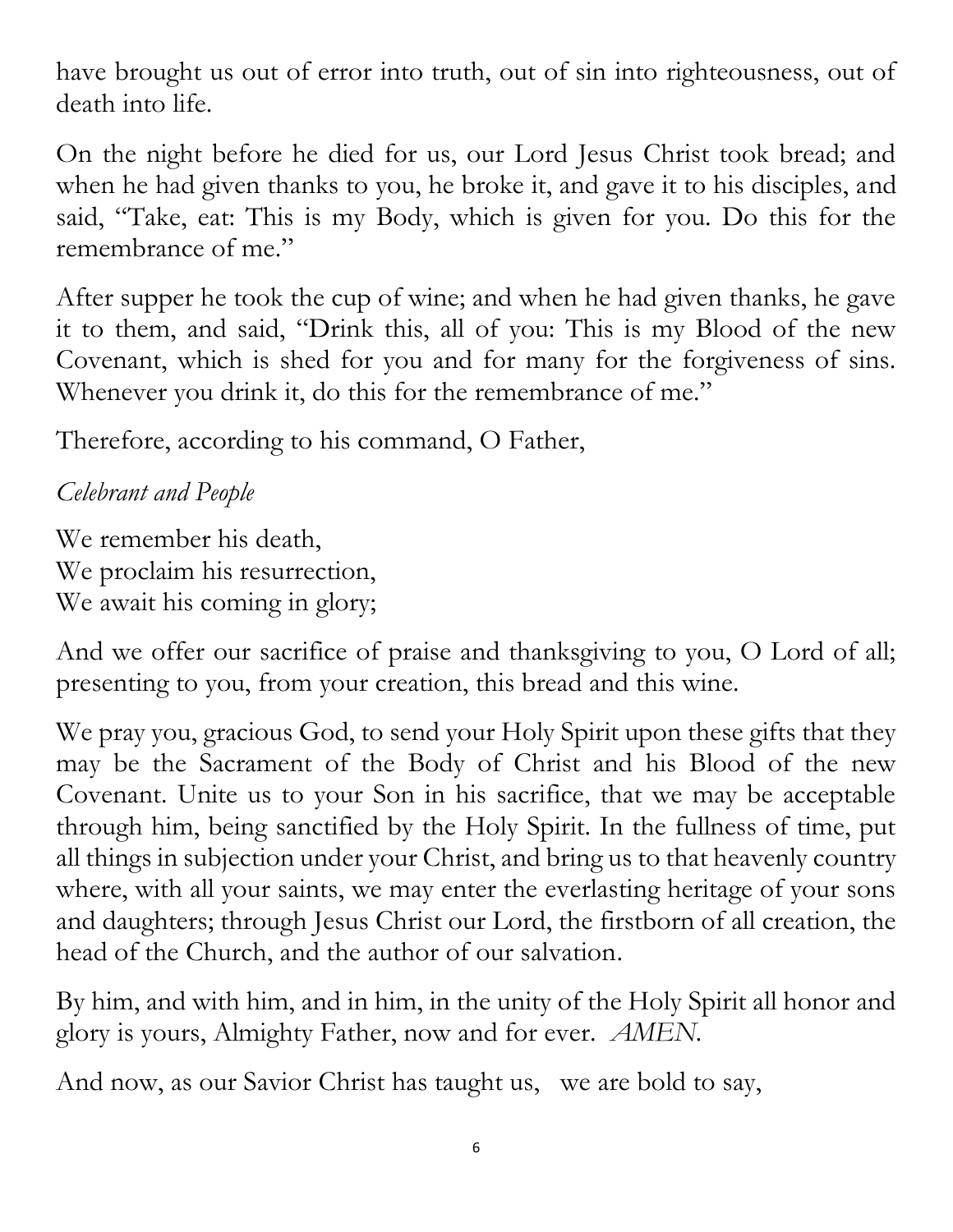#### *People and Celebrant*

Our Father, who art in heaven, hallowed be thy Name, thy kingdom come, thy will be done, on earth as it is in heaven. Give us this day our daily bread. And forgive us our trespasses, as we forgive those who trespass against us. And lead us not into temptation but deliver us from evil. For thine is the kingdom, and the power, and the glory, for ever and ever. Amen.

## **The Breaking of the Bread**

Alleluia. Christ our Passover is sacrificed for us; *Therefore let us keep the feast. Alleluia.*

The Gifts of God for the People of God.

# **The Post Communion Prayer**

Let us pray.

#### *Celebrant and People*

Eternal God, heavenly Father, you have graciously accepted us as living members of your Son our Savior Jesus Christ, and you have fed us with spiritual food in the Sacrament of his Body and Blood. Send us now into the world in peace, and grant us strength and courage to love and serve you with gladness and singleness of heart; through Christ our Lord. Amen.

# **The Blessing**

### **The Dismissal**

*Celebrant* Alleluia, alleluia. Let us go forth into the world, rejoicing in the power of the Spirit. *People* Thanks be to God. Alleluia, alleluia.

**Birthdays This Week**: Karen Joseph, Jay Kephart, Vanessa Hall, Brayden Wimmer, and Barbara Sudduth

#### **Attendance Last Sunday:** 33